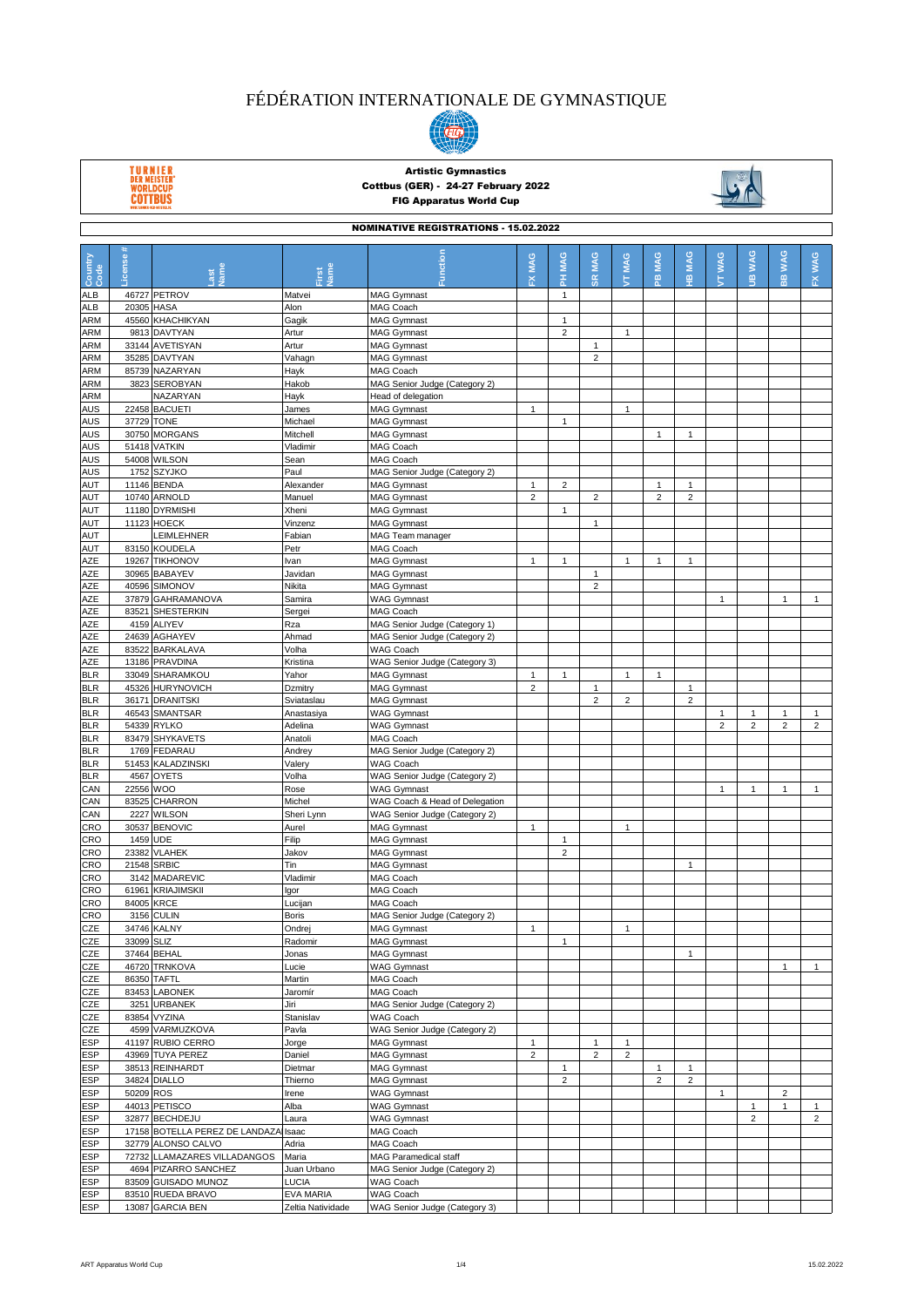

TURNIER<br>DER MEISTER'<br>WORLDCUP<br>COTTBUS



|                   | <b>NOMINATIVE REGISTRATIONS - 15.02.2022</b> |                                  |                            |                                            |                |                                |                         |                 |                |                |                |                            |                         |                |
|-------------------|----------------------------------------------|----------------------------------|----------------------------|--------------------------------------------|----------------|--------------------------------|-------------------------|-----------------|----------------|----------------|----------------|----------------------------|-------------------------|----------------|
| Country<br>Code   | -icense#                                     |                                  | Jame                       | Function                                   | <b>FX MAG</b>  | PH MAG                         | <b>SR MAG</b>           | <b>MAG</b><br>ς | PB MAG         | <b>HB MAG</b>  | <b>TT WAG</b>  | <b>WAG</b><br>$\mathbf{a}$ | <b>WAG</b><br>es        | FX WAG         |
| <b>FIN</b>        |                                              | 44918 KARSIKAS                   | Akseli                     | <b>MAG Gymnast</b>                         | $\mathbf{1}$   | $\mathbf{1}$                   | $\mathbf{1}$            | $\mathbf{1}$    | 1              | $\mathbf{1}$   |                |                            |                         |                |
| FIN               |                                              | 12645 TITOV                      | Pavel                      | <b>MAG Gymnast</b>                         |                | $\overline{2}$                 |                         |                 |                |                |                |                            |                         |                |
| FIN               |                                              | 2540 PALKOLA                     | Antti                      | <b>MAG Coach</b>                           |                |                                |                         |                 |                |                |                |                            |                         |                |
| FIN               |                                              | 2541 KOIVUNEN                    | Joni                       | MAG Senior Judge (Category 3)              |                |                                |                         |                 |                |                |                |                            |                         |                |
| FRA<br>FRA        |                                              | 45026 OSBERGER<br>3567 TOMMASONE | Benjamin<br>Cyril          | <b>MAG Gymnast</b><br><b>MAG Gymnast</b>   | $\mathbf{1}$   | $\mathbf{1}$<br>2              |                         |                 |                |                |                |                            |                         |                |
| FRA               |                                              | 16978 PHILIPPE                   | Mathias                    | <b>MAG Gymnast</b>                         |                |                                | $\mathbf{1}$            |                 | 1              | 1              |                |                            |                         |                |
| FRA               |                                              | 52650 MARINITCH                  | Vitaly                     | MAG Coach                                  |                |                                |                         |                 |                |                |                |                            |                         |                |
| FRA               |                                              | 50276 ABADIE                     | Romuald                    | MAG Paramedical staff                      |                |                                |                         |                 |                |                |                |                            |                         |                |
| FRA               |                                              | 2138 DAULLET                     | Antoine                    | MAG Senior Judge (Category 2)              |                |                                |                         |                 |                |                |                |                            |                         |                |
| GBR               |                                              | 32554 SKINNER                    | Hayden                     | <b>MAG Gymnast</b>                         | $\mathbf{1}$   |                                |                         | $\overline{2}$  |                |                |                |                            |                         |                |
| GBR               |                                              | 29817 NATHAN                     | Joshua                     | <b>MAG Gymnast</b>                         | $\overline{2}$ | $\mathbf{1}$                   | $\overline{2}$          |                 | 1              | $\overline{2}$ |                |                            |                         |                |
| GBR<br>GBR        |                                              | 14493 TULLOCH<br>2407 HANN       | Courtney<br>Scott          | <b>MAG Gymnast</b><br>MAG Coach            |                | $\overline{2}$                 | $\mathbf{1}$            | $\mathbf{1}$    | $\overline{2}$ | $\mathbf{1}$   |                |                            |                         |                |
| GBR               |                                              | 2414 WOOLLS                      | Lee Michael                | MAG Coach                                  |                |                                |                         |                 |                |                |                |                            |                         |                |
| GBR               |                                              | 59924 BUCKE                      |                            | Jonathan Christopher MAG Paramedical staff |                |                                |                         |                 |                |                |                |                            |                         |                |
| GBR               |                                              | 12361 CLITHERO                   | <b>Byron George</b>        | MAG Senior Judge (Category 2)              |                |                                |                         |                 |                |                |                |                            |                         |                |
| GER               |                                              | 28443 SISSAKIS                   | Dario                      | <b>MAG Gymnast</b>                         | $\mathbf{1}$   |                                | $\overline{c}$          | $\mathbf{1}$    |                |                |                |                            |                         |                |
| GER               |                                              | 28445 REMUTA                     | Felix                      | <b>MAG Gymnast</b>                         | $\overline{2}$ |                                | $\mathbf{1}$            | $\overline{c}$  | 1              | $\overline{2}$ |                |                            |                         |                |
| GER               |                                              | 38365 TREBING                    | Glenn                      | <b>MAG Gymnast</b>                         |                | $\mathbf{1}$                   |                         |                 | $\overline{a}$ |                |                |                            |                         |                |
| GER               |                                              | 23477 DUNKEL                     | <b>Nils</b>                | <b>MAG Gymnast</b>                         |                | $\overline{2}$                 |                         |                 |                |                |                |                            |                         |                |
| GER<br>GER        | 44841                                        | 44837 MATACHE<br><b>QUAAS</b>    | Nils<br>Lea Marie          | <b>MAG Gymnast</b><br><b>WAG Gymnast</b>   |                |                                |                         |                 |                | $\mathbf{1}$   | $\mathbf{1}$   | $\mathbf{1}$               |                         | $\mathbf{1}$   |
| GER               | 40684 ZHU                                    |                                  | Aiyu                       | <b>WAG Gymnast</b>                         |                |                                |                         |                 |                |                | $\overline{2}$ | $\overline{2}$             | $\mathbf{1}$            | $\overline{2}$ |
| GER               |                                              | 20663 SCHAEFER-BETZ              | Pauline                    | <b>WAG Gymnast</b>                         |                |                                |                         |                 |                |                |                |                            | $\overline{2}$          |                |
| GER               |                                              | <b>ZACHARIAS</b>                 | Christina                  | MAG Team manager                           |                |                                |                         |                 |                |                |                |                            |                         |                |
| GER               |                                              | 2703 BRYLOK                      | Hubert                     | MAG Coach                                  |                |                                |                         |                 |                |                |                |                            |                         |                |
| GER               |                                              | 19514 BELENKI                    | Valeri                     | MAG Coach                                  |                |                                |                         |                 |                |                |                |                            |                         |                |
| GER               |                                              | 83167 CATANOIU                   | Grigore-Adrian             | MAG Coach                                  |                |                                |                         |                 |                |                |                |                            |                         |                |
| GER               |                                              | 59873 HOFFMANN                   | Carolin                    | MAG Paramedical staff                      |                |                                |                         |                 |                |                |                |                            |                         |                |
| GER               |                                              | 2725 VOGEL                       | Achim                      | MAG Senior Judge (Category 2)              |                |                                |                         |                 |                |                |                |                            |                         |                |
| GER<br>GER        |                                              | 11899 ASHURKOU<br>84607 TEMME    | Anatol<br>Kay Uwe          | <b>WAG Coach</b><br>WAG Coach              |                |                                |                         |                 |                |                |                |                            |                         |                |
| GER               |                                              | 83162 POLJAKOVA                  | Shanna                     | <b>WAG Coach</b>                           |                |                                |                         |                 |                |                |                |                            |                         |                |
| GER               |                                              | 59964 ADAM                       | Benjamin                   | WAG Paramedical staff                      |                |                                |                         |                 |                |                |                |                            |                         |                |
| GER               |                                              | 2451 BRAND                       | Kerstin                    | WAG Senior Judge (Category 2)              |                |                                |                         |                 |                |                |                |                            |                         |                |
| GER               |                                              | 2468 SCHLEGEL DR                 | Kerstin Petra              | WAG Senior Judge (Category 2)              |                |                                |                         |                 |                |                |                |                            |                         |                |
| GER               |                                              | 50313 BOSCHERT                   | Hans-Peter                 | ART Common deleg. Medical doctor           |                |                                |                         |                 |                |                |                |                            |                         |                |
| GER               |                                              | <b>GUTEKUNST</b>                 | Thomas                     | Head of delegation                         |                |                                |                         |                 |                |                |                |                            |                         |                |
| GRE               |                                              | 11002 KONSTANTINIDIS             | Christoforos               | <b>MAG Gymnast</b>                         | $\mathbf{1}$   |                                |                         |                 |                |                |                |                            |                         |                |
| GRE               |                                              | 21560 TANTALIDIS                 | Antonios                   | <b>MAG Gymnast</b>                         | $\overline{2}$ | $\mathbf{1}$<br>$\overline{2}$ |                         |                 | $\overline{2}$ |                |                |                            |                         |                |
| GRE<br>GRE        |                                              | 36180 TSOLAKIDIS<br>47841 GKINIS | Stefanos<br><b>Stavros</b> | <b>MAG Gymnast</b><br><b>MAG Gymnast</b>   |                |                                | $\mathbf{1}$            |                 |                |                |                |                            |                         |                |
| GRE               |                                              | 16601 KONSTANTINIDIS             | Konstantinos               | <b>MAG Gymnast</b>                         |                |                                | $\overline{\mathbf{c}}$ |                 |                |                |                |                            |                         |                |
| GRE               |                                              | 10984 ILIOPOULOS                 | Nikolaos                   | <b>MAG Gymnast</b>                         |                |                                |                         |                 | $\mathbf{1}$   | $\mathbf{1}$   |                |                            |                         |                |
| GRE               |                                              | 51620 MARAGKOU                   | Konstantina                | <b>WAG Gymnast</b>                         |                |                                |                         |                 |                |                | $\mathbf{1}$   | $\mathbf{1}$               |                         |                |
| GRE               |                                              | 51506 PAGONI                     | Areti Paraskevi            | <b>WAG Gymnast</b>                         |                |                                |                         |                 |                |                |                | $\overline{\mathbf{c}}$    | $\overline{\mathbf{c}}$ | $\sqrt{2}$     |
| GRE               |                                              | 38500 KATSALI                    | Elvira                     | <b>WAG Gymnast</b>                         |                |                                |                         |                 |                |                |                |                            | $\mathbf{1}$            | $\mathbf{1}$   |
| GRE               |                                              | 20549 TSOLAKIDIS                 | Vasileios                  | MAG Coach                                  |                |                                |                         |                 |                |                |                |                            |                         |                |
| GRE               |                                              | 4852 LALECHOS                    | Theofilos                  | MAG Coach                                  |                |                                |                         |                 |                |                |                |                            |                         |                |
| GRE<br>GRE        |                                              | 3920 RAFTIS<br>3910 BOUTAKIS     | Dimitrios<br>Eleftherios   | MAG Coach<br>MAG Senior Judge (Category 3) |                |                                |                         |                 |                |                |                |                            |                         |                |
| GRE               |                                              | 3911 CHATZIZISIS                 | Konstantinos               | WAG Coach                                  |                |                                |                         |                 |                |                |                |                            |                         |                |
| GRE               |                                              | 88403 GIORNTANOVA                | Ntiana                     | WAG Coach                                  |                |                                |                         |                 |                |                |                |                            |                         |                |
| GRE               |                                              | 3099 ALIPRANTI                   | Vasiliki                   | WAG Senior Judge (Category 3)              |                |                                |                         |                 |                |                |                |                            |                         |                |
| HKG               | 28929 NG                                     |                                  | Ka Ki                      | <b>MAG Gymnast</b>                         | $\mathbf{1}$   |                                |                         | $\mathbf{1}$    |                |                |                |                            |                         |                |
| HKG               |                                              | 10060 SHEK                       | Wai Hung                   | <b>MAG Gymnast</b>                         |                |                                |                         | $\sqrt{2}$      |                |                |                |                            |                         |                |
| HKG               |                                              | 35292 CHAN                       | Cheuk Lam                  | <b>WAG Gymnast</b>                         |                |                                |                         |                 |                |                | $\mathbf{1}$   |                            | $\overline{2}$          | $\mathbf{1}$   |
| HKG               |                                              | 6371 WONG                        | Hiu Yina                   | <b>WAG Gymnast</b>                         |                |                                |                         |                 |                |                |                |                            | $\mathbf{1}$            |                |
| HKG               |                                              | 82957 AGAFONTSEV                 | Sergiy                     | MAG Coach                                  |                |                                |                         |                 |                |                |                |                            |                         |                |
| HKG<br>HKG        |                                              | 84798 CHAN<br>51818 SETO         | <b>Kwok Shing</b>          | MAG Paramedical staff<br>WAG Coach         |                |                                |                         |                 |                |                |                |                            |                         |                |
| ISL               |                                              | 16757 GUNNARSSON                 | Ming<br>Jon                | <b>MAG Gymnast</b>                         |                |                                | $\mathbf{1}$            |                 |                |                |                |                            |                         |                |
| <b>ISL</b>        |                                              | 88109 SHALIMOV                   | Yuriy                      | MAG Coach                                  |                |                                |                         |                 |                |                |                |                            |                         |                |
| <b>ISL</b>        |                                              | <b>OLAFSDOTTIR</b>               | Helga Svana                | Head of delegation                         |                |                                |                         |                 |                |                |                |                            |                         |                |
| <b>ISR</b>        |                                              | 6033 MEDVEDEV                    | Andrey                     | <b>MAG Gymnast</b>                         | $\mathbf{1}$   |                                | $\mathbf{1}$            | $\overline{2}$  |                |                |                |                            |                         |                |
| <b>ISR</b>        |                                              | 21437 DOLGOPYAT                  | Artem                      | <b>MAG Gymnast</b>                         | $\overline{2}$ | $\overline{2}$                 |                         |                 |                |                |                |                            |                         |                |
| ISR               |                                              | 45136 INDIG                      | Eyal                       | <b>MAG Gymnast</b>                         |                | $\mathbf{1}$                   |                         |                 | $\overline{c}$ | 1              |                |                            |                         |                |
| ISR               |                                              | 45134 ZEIDEL                     | Uri                        | <b>MAG Gymnast</b>                         |                |                                | $\overline{2}$          | $\mathbf{1}$    | $\mathbf{1}$   |                |                |                            |                         |                |
| <b>ISR</b>        |                                              | 43088 MYAKININ                   | Alexander                  | <b>MAG Gymnast</b>                         |                |                                |                         |                 |                | $\overline{2}$ |                |                            |                         |                |
| ISR               |                                              | 21436 NETZER                     | Ofir                       | <b>WAG Gymnast</b>                         |                |                                |                         |                 |                |                | $\mathbf{1}$   | $\mathbf{1}$               | $\mathbf{1}$            | $\mathbf{1}$   |
| ISR<br><b>ISR</b> |                                              | 83791 VAISBURG<br>83877 HRYBANOV | SERGEI<br>ANDRII           | MAG Coach<br>MAG Coach                     |                |                                |                         |                 |                |                |                |                            |                         |                |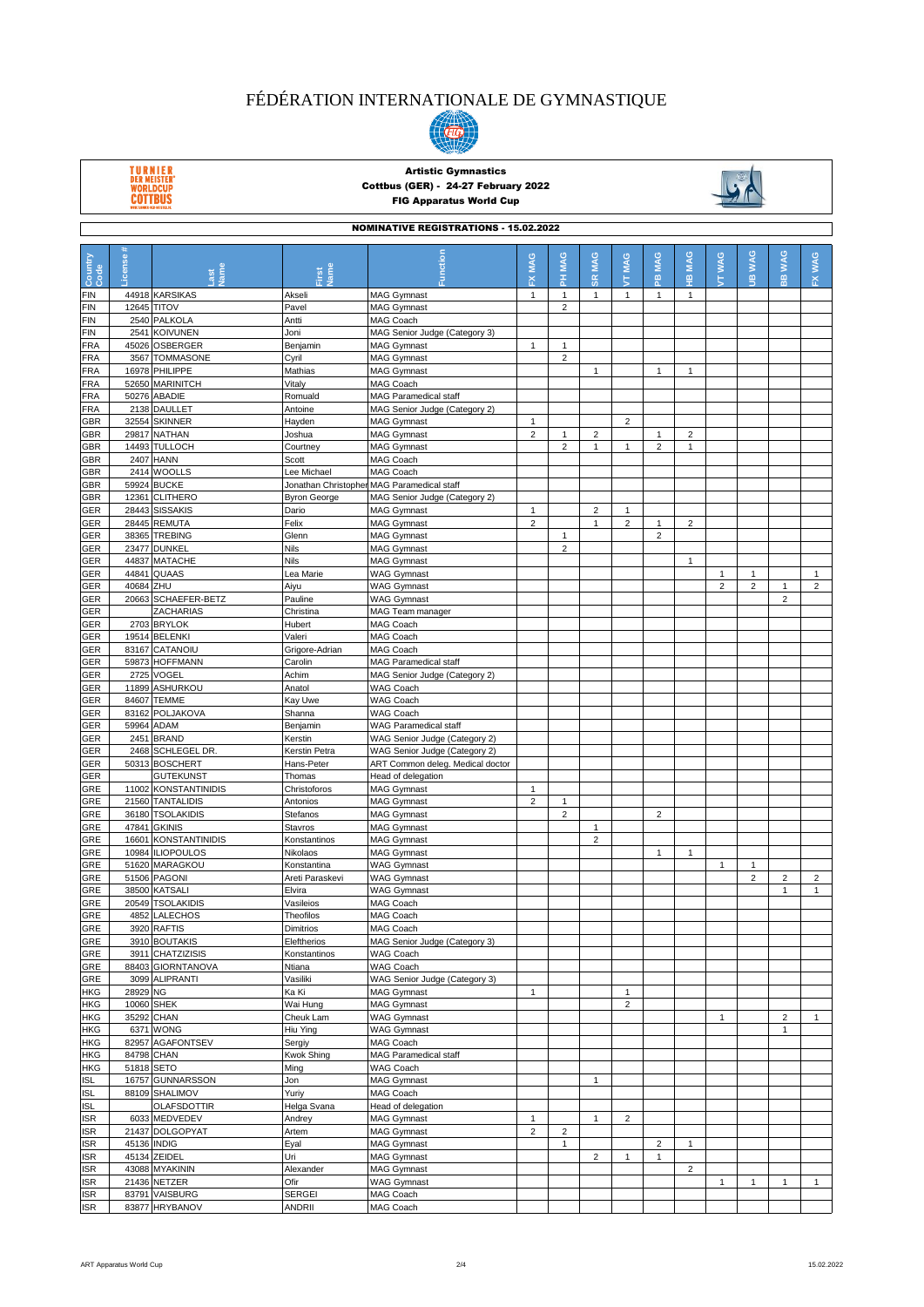

TURNIER<br>DER MEISTER'<br>WORLDCUP<br>COTTBUS



| <b>NOMINATIVE REGISTRATIONS - 15.02.2022</b> |                      |                                       |                        |                                            |                                |                |                |                                |                |                |                |                |                |                                |
|----------------------------------------------|----------------------|---------------------------------------|------------------------|--------------------------------------------|--------------------------------|----------------|----------------|--------------------------------|----------------|----------------|----------------|----------------|----------------|--------------------------------|
|                                              |                      |                                       |                        |                                            |                                |                |                |                                |                |                |                |                |                |                                |
| Country<br>Code                              | License              |                                       |                        | netior                                     | MAG                            | <b>MAG</b>     | MAG            | MAG                            | MAG            | <b>MAG</b>     | <b>TT WAG</b>  | <b>JIB WAG</b> | <b>WAG</b>     | <b>WAG</b>                     |
|                                              |                      | lame                                  | <b>Jame</b><br>irst    |                                            | ᆇ                              | 폾              | SK,            | ţ                              | $\mathbf{e}$   | 옾              |                |                | $\frac{m}{m}$  | 쮼                              |
| <b>ISR</b>                                   |                      | 50365 BADER                           | Orabi                  | MAG Paramedical staff                      |                                |                |                |                                |                |                |                |                |                |                                |
| ISR                                          |                      | 2952 GAZIT                            | llan                   | MAG Senior Judge (Category 1)              |                                |                |                |                                |                |                |                |                |                |                                |
| ISR                                          |                      | 83878 MIR HOMAR                       | PEDRO                  | WAG Coach                                  |                                |                |                |                                |                |                |                |                |                |                                |
| ISR                                          |                      | 2602 MUALEM BAR-NER                   | Efrat                  | WAG Senior Judge (Category 3)              |                                |                |                |                                |                |                |                |                |                |                                |
| <b>ISR</b>                                   |                      | SHENAR                                | SARIT                  | Head of delegation                         |                                |                |                |                                |                |                |                |                |                |                                |
| ITA<br><b>ITA</b>                            |                      | 18106 LEVANTESI<br>52294 GRASSO       | Matteo<br>Thomas       | <b>MAG Gymnast</b><br><b>MAG Gymnast</b>   | $\mathbf{1}$<br>$\overline{2}$ | $\mathbf{1}$   | $\mathbf{1}$   | $\mathbf{1}$<br>$\overline{2}$ | $\mathbf{1}$   | $\mathbf{1}$   |                |                |                |                                |
| ITA                                          |                      | 14989 MACCHINI                        | Carlo                  | <b>MAG Gymnast</b>                         |                                | $\overline{2}$ |                |                                |                | $\overline{c}$ |                |                |                |                                |
| ITA                                          |                      | 87895 DI PUMPO                        | PIETRO                 | MAG Coach                                  |                                |                |                |                                |                |                |                |                |                |                                |
| <b>ITA</b>                                   |                      | 83257 KASPERSKYY                      | <b>SERGIY</b>          | MAG Coach                                  |                                |                |                |                                |                |                |                |                |                |                                |
| <b>ITA</b>                                   | 1838                 | <b>VILLAPIANO</b>                     | Massimiliano           | MAG Senior Judge (Category 2)              |                                |                |                |                                |                |                |                |                |                |                                |
| KAZ                                          |                      | 28587 KARIMI                          | Milad                  | <b>MAG Gymnast</b>                         | $\mathbf{1}$                   | $\overline{c}$ | $\mathbf{1}$   | $\mathbf{1}$                   | 1              | 1              |                |                |                |                                |
| KAZ                                          |                      | 38191 NABIYEV                         | Farukh                 | <b>MAG Gymnast</b>                         | $\overline{2}$                 |                | $\overline{2}$ | $\overline{2}$                 | $\overline{2}$ | $\overline{2}$ |                |                |                |                                |
| KAZ<br>KAZ                                   |                      | 38102 KURBANOV<br>31554 KUDRATULLAYEV | Nariman<br>Azizbek     | <b>MAG Gymnast</b><br>MAG Coach            |                                | $\mathbf{1}$   |                |                                |                |                |                |                |                |                                |
| KAZ                                          |                      | 18864 GORBACHEV                       | Stepan                 | <b>MAG Coach</b>                           |                                |                |                |                                |                |                |                |                |                |                                |
| KAZ                                          |                      | 81338 KENESSOV                        | Sapargali              | MAG Paramedical staff                      |                                |                |                |                                |                |                |                |                |                |                                |
| KAZ                                          | 3833                 | AMIRBEKOV                             | Timur                  | MAG Senior Judge (Category 2)              |                                |                |                |                                |                |                |                |                |                |                                |
| KAZ                                          | 3834 KIM             |                                       | Alexandr               | MAG Senior Judge (Category 2)              |                                |                |                |                                |                |                |                |                |                |                                |
| KAZ                                          |                      | 73933 MAISUPOV                        | Jambul                 | ART Common deleg. Medical doctor           |                                |                |                |                                |                |                |                |                |                |                                |
| LAT                                          |                      | 51414 MICKEVICS                       | Dmitrijs               | <b>MAG Gymnast</b>                         |                                | $\mathbf{1}$   |                |                                |                | 1              |                |                |                |                                |
| LAT                                          |                      | 21020 NILOVS                          | Maxims                 | MAG Coach                                  |                                |                |                |                                |                |                |                |                |                |                                |
| LAT                                          |                      | 12931 ZBICKIS                         | Deniss                 | MAG Senior Judge (Category 2)              |                                |                |                |                                |                |                |                |                |                |                                |
| <b>NED</b><br>NED                            | 14106                | 37817 DE VEER<br><b>JACOBS</b>        | Martijn<br>Rick        | <b>MAG Gymnast</b><br><b>MAG Gymnast</b>   | $\mathbf{1}$<br>$\overline{2}$ |                | $\overline{2}$ | $\mathbf{1}$<br>$\overline{2}$ |                | $\mathbf{1}$   |                |                |                |                                |
| NED                                          |                      | 28906 DE MUNCK                        | Loran                  | <b>MAG Gymnast</b>                         |                                | $\mathbf{1}$   |                |                                | 1              |                |                |                |                |                                |
| <b>NED</b>                                   |                      | 37812 HAGENAAR                        | Jordi                  | <b>MAG Gymnast</b>                         |                                | $\overline{2}$ | $\mathbf{1}$   |                                | $\overline{2}$ | $\overline{2}$ |                |                |                |                                |
| NED                                          |                      | 34905 VEERMAN                         | Sanna                  | <b>WAG Gymnast</b>                         |                                |                |                |                                |                |                | $\mathbf{1}$   | $\mathbf{1}$   | $\mathbf{1}$   | $\mathbf{1}$                   |
| NED                                          | 29753                | <b>VOLLEMAN</b>                       | Tisha                  | <b>WAG Gymnast</b>                         |                                |                |                |                                |                |                | $\overline{2}$ | $\overline{2}$ | $\overline{2}$ | $\overline{2}$                 |
| NED                                          |                      | 84920 VAN MELDERT                     | Dirk Jan F.            | MAG Coach                                  |                                |                |                |                                |                |                |                |                |                |                                |
| NED                                          |                      | 83295 JACOBS                          | Jeroen                 | MAG Coach                                  |                                |                |                |                                |                |                |                |                |                |                                |
| <b>NED</b>                                   |                      | 70782 TJEERDSMA                       | Tjeerd                 | <b>MAG Paramedical staff</b>               |                                |                |                |                                |                |                |                |                |                |                                |
| <b>NED</b>                                   |                      | 1768 REIMERING                        | Vincent                | MAG Senior Judge (Category 1)              |                                |                |                |                                |                |                |                |                |                |                                |
| NED<br>NED                                   | 83148<br>83303 KIEFT | VAN DER VEEN                          | Jose<br>Björn Nicolaas | <b>WAG Coach</b><br><b>WAG Coach</b>       |                                |                |                |                                |                |                |                |                |                |                                |
| NED                                          | 2893                 | <b>AUSMA</b>                          | Anneke                 | WAG Senior Judge (Category 2)              |                                |                |                |                                |                |                |                |                |                |                                |
| NED                                          |                      | 13113 VERKOOIJEN                      | Chantal                | WAG Senior Judge (Category 2)              |                                |                |                |                                |                |                |                |                |                |                                |
| <b>NOR</b>                                   |                      | 45051 SKOGVANG                        | Peder                  | <b>MAG Gymnast</b>                         | 1                              | $\mathbf{1}$   |                |                                |                | 1              |                |                |                |                                |
| <b>NOR</b>                                   |                      | 45341 SYVERHUSET                      | Niklas Marton          | <b>MAG Gymnast</b>                         | $\overline{2}$                 |                | $\mathbf{1}$   | $\mathbf{1}$                   |                |                |                |                |                |                                |
| <b>NOR</b>                                   | 40948                | AAS                                   | Fredrik                | <b>MAG Gymnast</b>                         |                                | $\overline{2}$ |                |                                | $\mathbf{1}$   | $\overline{2}$ |                |                |                |                                |
| NOR                                          |                      | 35235 TRONRUD                         | Maria                  | <b>WAG Gymnast</b>                         |                                |                |                |                                |                |                | $\mathbf{1}$   | $\mathbf{1}$   | $\mathbf{1}$   |                                |
| <b>NOR</b>                                   |                      | 38233 HALVORSEN                       | Selma                  | <b>WAG Gymnast</b>                         |                                |                |                |                                |                |                | $\overline{2}$ | $\overline{2}$ |                | $\mathbf{1}$<br>$\overline{2}$ |
| <b>NOR</b><br><b>NOR</b>                     |                      | 36164 KANTER<br>4698 HIRSCH           | Mari<br>Robert         | <b>WAG Gymnast</b><br>MAG Coach            |                                |                |                |                                |                |                |                |                | $\overline{2}$ |                                |
| <b>NOR</b>                                   |                      | 61489 NIELSEN                         | Odin                   | MAG Senior Judge (Category 2)              |                                |                |                |                                |                |                |                |                |                |                                |
| <b>NOR</b>                                   | 2051                 | URACZ                                 | Joanna Janina          | WAG Coach                                  |                                |                |                |                                |                |                |                |                |                |                                |
| <b>NOR</b>                                   | 55832 EGRI           |                                       | Antonio                | <b>WAG Coach</b>                           |                                |                |                |                                |                |                |                |                |                |                                |
| <b>NOR</b>                                   |                      | 2047 NORDLI                           | Anne Torill            | WAG Senior Judge (Category 1)              |                                |                |                |                                |                |                |                |                |                |                                |
| <b>NZL</b>                                   |                      | 44103 FU-ALLEN                        | William                | <b>MAG Gymnast</b>                         | $\mathbf{1}$                   |                |                | $\overline{2}$                 |                |                |                |                |                |                                |
| <b>NZL</b>                                   | 35593 DICK           |                                       | Ethan                  | MAG Gymnast                                | $\overline{2}$                 | $\overline{2}$ |                |                                |                | $\mathbf 2$    |                |                |                |                                |
| <b>NZL</b>                                   |                      | 22196 OCONNELL-INNS                   | Jorden                 | <b>MAG Gymnast</b>                         |                                | $\mathbf{1}$   |                |                                | $\overline{c}$ |                |                |                |                |                                |
| <b>NZL</b>                                   | 38595 DICK           |                                       | Sam<br>Mikhail         | <b>MAG Gymnast</b>                         |                                |                | $\mathbf{1}$   | $\mathbf{1}$                   |                |                |                |                |                |                                |
| <b>NZL</b><br><b>NZL</b>                     |                      | 6222 KOUDINOV<br>51157 COBB           | Reece                  | MAG Gymnast<br><b>WAG Gymnast</b>          |                                |                |                |                                | $\mathbf{1}$   | 1              | $\mathbf{1}$   | 1              | 1              | $\mathbf{1}$                   |
| <b>NZL</b>                                   |                      | 51025 ROLSTON-LARKING                 | Keira                  | <b>WAG Gymnast</b>                         |                                |                |                |                                |                |                | $\overline{2}$ | $\overline{c}$ | $\overline{c}$ | $\overline{2}$                 |
| <b>NZL</b>                                   |                      | 87785 BECK                            | Anthony Richard        | MAG Coach                                  |                                |                |                |                                |                |                |                |                |                |                                |
| <b>NZL</b>                                   |                      | 54102 BEETON                          | Cameron                | MAG Senior Judge (Category 3)              |                                |                |                |                                |                |                |                |                |                |                                |
| <b>NZL</b>                                   |                      | 13443 SHARP                           | <b>Tracy Marie</b>     | WAG Coach                                  |                                |                |                |                                |                |                |                |                |                |                                |
| <b>NZL</b>                                   |                      | 2048 ENSLOW                           | Avril                  | WAG Senior Judge (Category 2)              |                                |                |                |                                |                |                |                |                |                |                                |
| <b>NZL</b>                                   |                      | 13444 WILLCOCKS                       | Nyssa Marie            | WAG Senior Judge (Category 3)              |                                |                |                |                                |                |                |                |                |                |                                |
| <b>NZL</b>                                   |                      | <b>ENSLOW</b>                         | Avril                  | Head of delegation                         |                                |                |                |                                |                |                |                |                |                |                                |
| PAN<br>PAN                                   |                      | 48082 BROSZIO<br>83417 BROSZIO        | Pablo<br>Jan           | <b>MAG Gymnast</b><br>MAG Coach            | $\mathbf{1}$                   | $\mathbf{1}$   | $\mathbf{1}$   | $\mathbf{1}$                   | $\mathbf{1}$   | 1              |                |                |                |                                |
| PAN                                          |                      | 83379 KAHRS                           | Jan                    | MAG Paramedical staff                      |                                |                |                |                                |                |                |                |                |                |                                |
| PAN                                          |                      | 4237 PADILLA OLIVARES                 | Arturo Miguel          | MAG Senior Judge (Category 2)              |                                |                |                |                                |                |                |                |                |                |                                |
| POL                                          |                      | 21886 GAWRONSKI                       | Sebastian              | <b>MAG Gymnast</b>                         | $\mathbf{1}$                   | $\mathbf{1}$   | $\mathbf{1}$   | $\mathbf{1}$                   | $\mathbf{1}$   | $\mathbf{1}$   |                |                |                |                                |
| POL                                          |                      | 35906 GARNCZAREK                      | Kacper                 | <b>MAG Gymnast</b>                         | $\overline{2}$                 | $\overline{2}$ | $\overline{2}$ | $\overline{c}$                 | 2              | $\overline{2}$ |                |                |                |                                |
| POL                                          |                      | 22605 LOPUSZANSKA                     | Wiktoria               | <b>WAG Gymnast</b>                         |                                |                |                |                                |                |                | $\mathbf{1}$   | $\mathbf{1}$   |                |                                |
| POL                                          |                      | 42683 SKALSKA                         | Kaja                   | <b>WAG Gymnast</b>                         |                                |                |                |                                |                |                | $\overline{c}$ | $\overline{c}$ | $\mathbf{1}$   | $\mathbf{1}$                   |
| POL                                          |                      | 42891 GIEMZA                          | Wiktoria               | <b>WAG Gymnast</b>                         |                                |                |                |                                |                |                |                |                | $\overline{2}$ | $\overline{2}$                 |
| <b>POL</b>                                   |                      | 84670 ROZANSKI                        | Slawomir Jacek         | MAG Coach                                  |                                |                |                |                                |                |                |                |                |                |                                |
| POL<br>POL                                   | 19765 LIS            | 3176 KOPERSKI                         | Adam<br>Przemyslaw     | MAG Senior Judge (Category 2)<br>WAG Coach |                                |                |                |                                |                |                |                |                |                |                                |